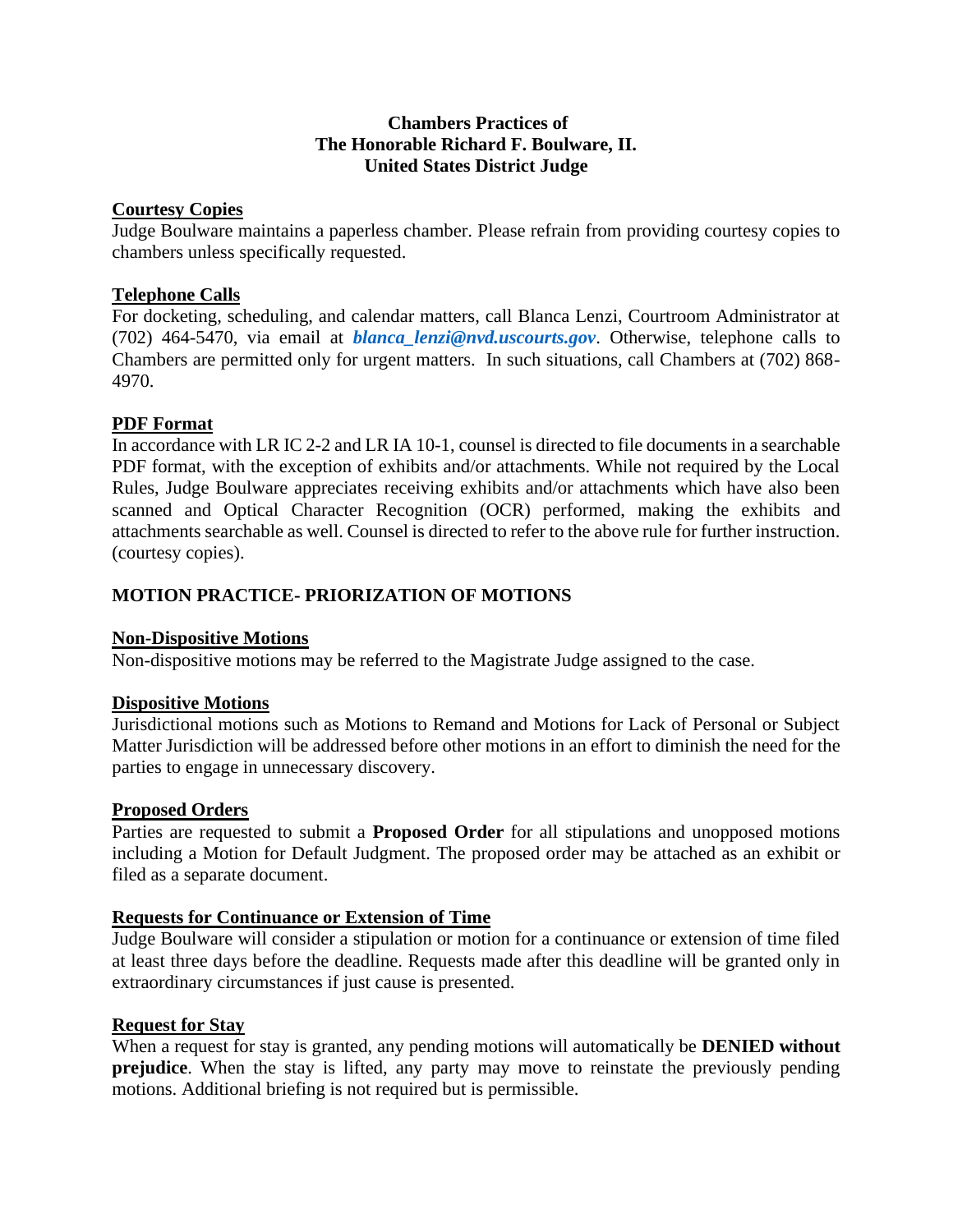### **Hearings for Oral Argument**

Motion hearings will not be automatically scheduled. Requests for a hearing may simply be asserted on the front page directly under the title of the motion, response or reply: (Hearing Requested).

### **Expedited or Daily Transcripts**

Any party that will require expedited or daily transcripts shall notify *Patty Ganci, Court Reporter*  via email at *[patricia\\_ganci@nvd.uscourts.gov](mailto:patricia_ganci@nvd.uscourts.gov)* immediately upon receipt of this order. The court reporter will provide instructions with respect to expedited or daily transcripts. Failure to timely notify the court reporter may result in an inability to provide expedited or daily transcripts.

### **Telephonic Appearance or Video Conferencing**

Judge Boulware will consider a request to appear by telephone or video so long as just cause is provided.

### **Technology Policy**

**Cell phones should always be turned off while court is in session. Audio, video and photo recording of court proceedings is strictly prohibited.** However, cell phones, iPads, laptops and printers are allowed in the courtroom to assist attorneys to review their calendars for scheduling of future court hearings and to assist with presentation of evidence or argument during hearings or trial. Other devices which cause feedback or otherwise interfere with the court recording equipment may not be used at all. Judge Boulware's Court Reporter, Patty Ganci can be reached by emailing her at *[patricia\\_ganci@nvd.uscourts.gov.](mailto:patricia_ganci@nvd.uscourts.gov)*

Attorneys are encouraged to use the resources available in the courtroom for presentations. Training can be arranged by calling Judge Boulware's Courtroom Deputy, Blanca Lenzi at (702) 464-5470, or emailing her at *[blanca\\_lenzi@nvd.uscourts.gov](mailto:blanca_lenzi@nvd.uscourts.gov)*.

# **Civil Trial Dates**

Trial will be scheduled after conclusion of the settlement conference, to the extent no settlement is reached, or at the close of discovery. Dispositive motions will be resolved by the Court prior to the trial date.

### **Order Regarding Trial**

Judge Boulware's standard Order Regarding Trial ("ORT") will be filed in every case as soon as it is scheduled for trial. Parties should direct questions about the ORT or questions about other trial related matters directly to Judge Boulware's Courtroom Deputy, Blanca Lenzi, by calling (702) 464-5470, or via email at *[blanca\\_lenzi@nvd.uscourts.gov](mailto:blanca_lenzi@nvd.uscourts.gov)*.

### **Settlement & Pretrial Conferences**

Generally, a case will be referred to the assigned Magistrate Judge for a settlement conference pursuant to Local Rule 16-5 after dispositive motions are fully briefed. In those cases, Judge Boulware will usually stay the ruling and provide the parties the opportunity to participate in the settlement conference before the dispositive motions are addressed. If no dispositive motions are filed, the case will generally be referred for a settlement conference as soon as the Joint Pretrial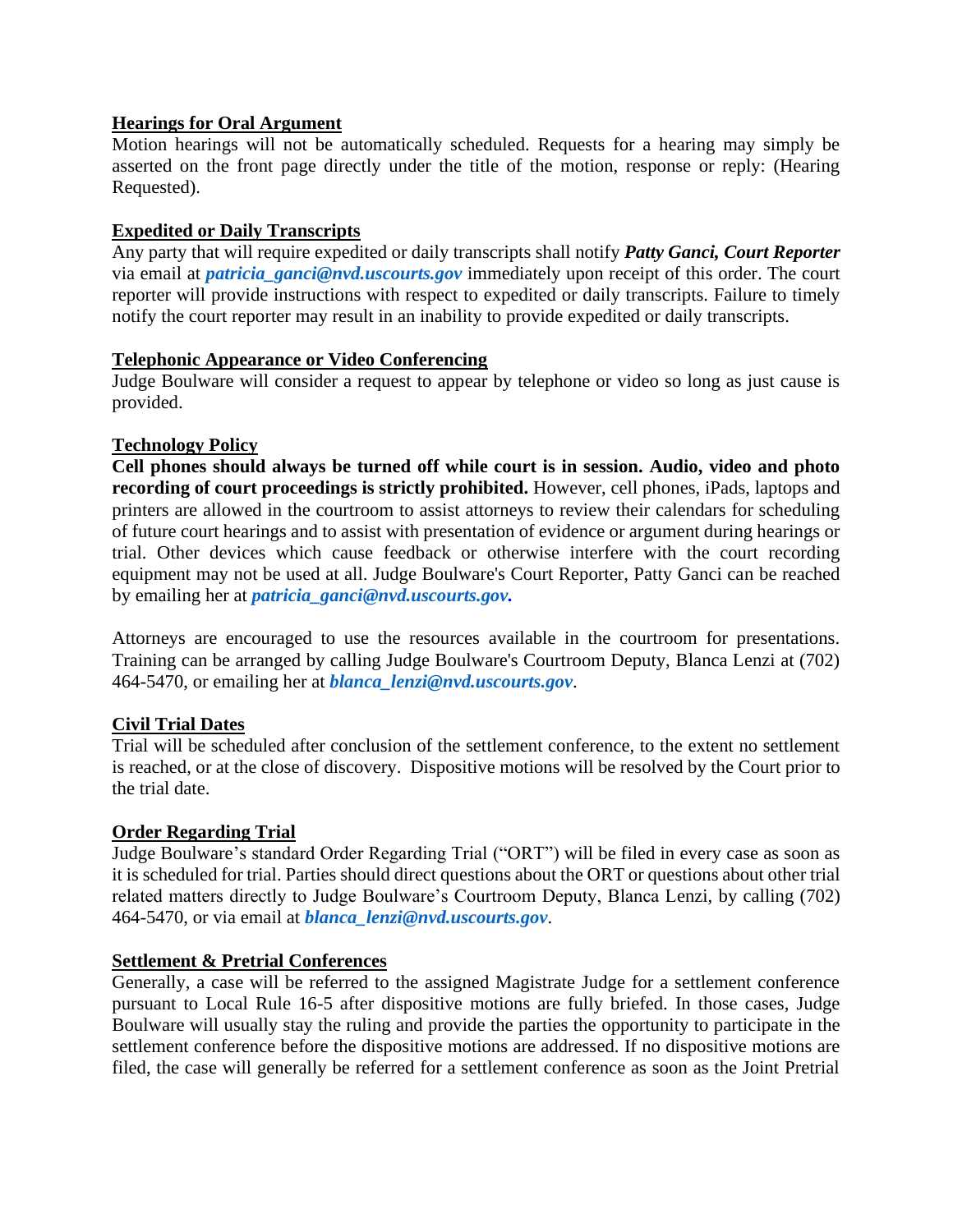Order is filed. However, parties may file a written request for an early pretrial conference pursuant to Local Rule 16-2.

## **TRIAL PROCEDURES**

### **A. Joint Pretrial Order**

Unless otherwise ordered by the Court, within 30 days from the date for the completion of discovery, the parties shall file on ECF a proposed joint pretrial order, which shall include the following:

i. The full caption of the action.

ii. The names, law firms, addresses, and telephone and fax numbers of trial counsel.

iii. A brief statement by plaintiff as to the basis of subject matter jurisdiction, and a brief statement by each other party as to the presence or absence of subject matter jurisdiction. Such statements shall include citations to all statutes relied on and relevant facts as to citizenship and jurisdictional amount.

iv. A brief summary by each party of the claims and defenses that the party asserts remain to be tried, including citations to any statutes on which the party relies. Such summaries shall also identify all claims and defenses previously asserted which are not to be tried. The summaries should not recite any evidentiary matter.

v. A statement as to the number of trial days needed and regarding whether the case is to be tried with or without a jury.

vi. A statement as to whether or not all parties have consented to trial by a magistrate judge, without identifying which parties do or do not consent.

vii. Any stipulations or agreed statements of fact or law to which all parties consent.

viii. A list of all trial witnesses, indicating whether such witnesses will testify in person or by deposition, and a brief summary of the substance of each witness's testimony.

Ix. A designation by each party of deposition testimony to be offered in its case in chief and any counter-designations and objections by any party.

x. A list by each party of exhibits to be offered in its case in chief, with one star indicating exhibits to which no party objects on grounds of authenticity, and two stars indicating exhibits to which no party objects on any grounds.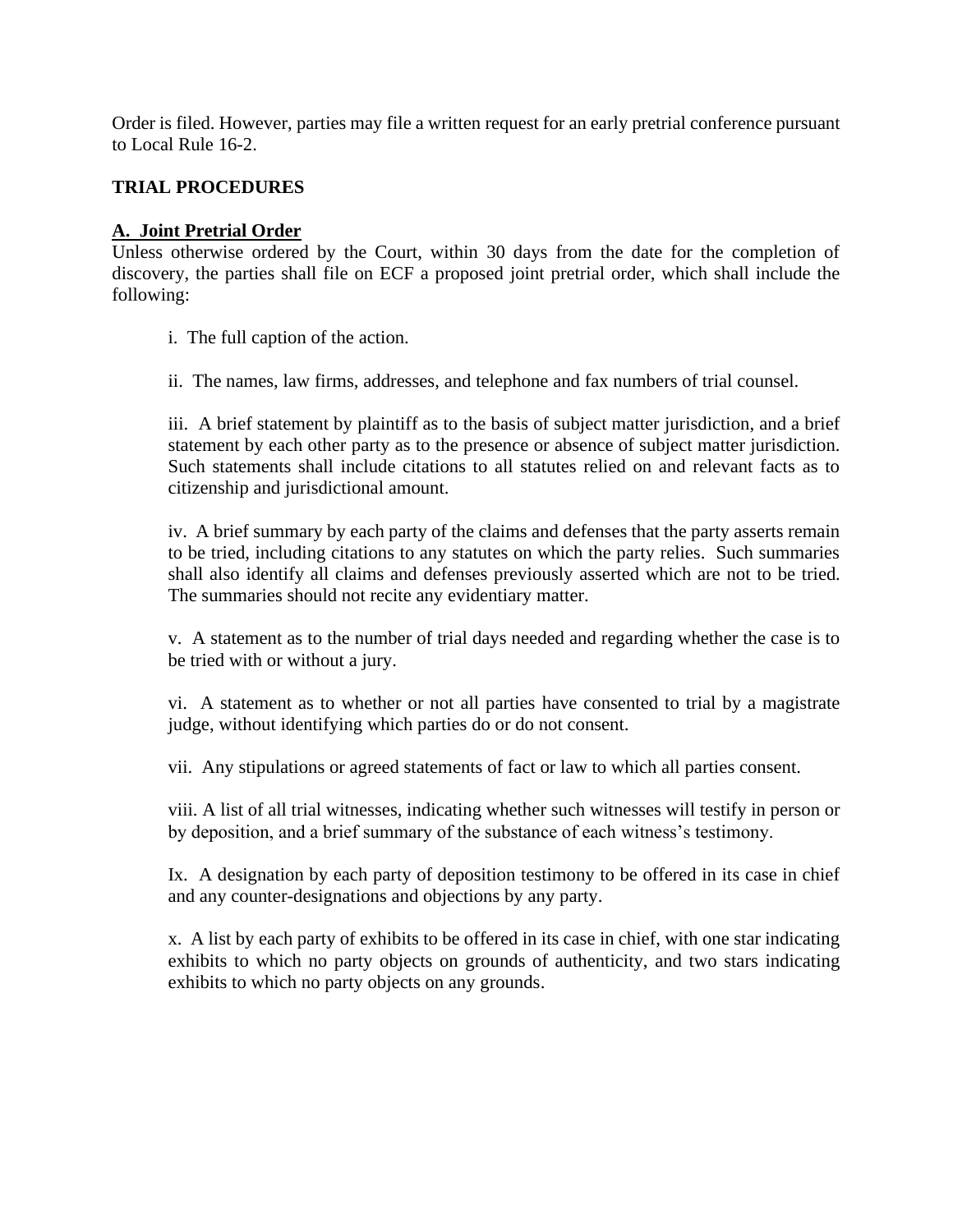## **B. Required Pretrial Filings:**

i. In all cases, motions addressing any evidentiary issues or other matters should be resolved *in limine*;

ii. In all cases where a party believes it would be useful to the Court, a pretrial memorandum of law; and

iii. In jury cases, requests to charge and proposed voir dire questions;

iv. In non-jury cases, proposed findings of fact and conclusions of law. The proposed findings of fact should be detailed and should include citations to the proffered trial testimony and exhibits, as there may be no opportunity for post-trial submissions.

### **C. Filings in Oppositions**

Any party may file the following documents within one week after filing the pretrial order, but in no event less than two days before the scheduled trial date.

- i. Objections to another party's requests to charge or proposed *voir dire* questions.
- ii. Opposition to any motion *in limine.*
- iii. Opposition to any legal argument in a pretrial memorandum.

### **D. Trial Schedule**

Trial will generally begin at 9:00 a.m., and end at 3:30 p.m. The first week of trial will be held from Monday through Friday; with Friday as a half day. However, parties should plan to be available between 8:00 a.m., and 9:00 a.m., in the morning and between 3:30 and 4:30 p.m., in the afternoon each day of trial to address matters outside the presence of the jury. This standard trial schedule may be modified for good cause; however, requests should be submitted at Calendar Call or before the written trial schedule is issued to jurors.

# **DEFAULT JUDGMENT PROCEDURE**

1. Prepare an Order to Show Cause for default judgment, leaving the date and time of conference blank. Judge Boulware will set the date and time when he signs the Order.

### 2. Provide the following supporting papers with the Order to Show Cause:

- a. an attorney's affidavit setting forth
	- (i) the basis for entering a default judgment, including a description of the method and date of service of the summons and complaint;
	- (ii) the procedural history beyond service of the summons and complaint if any;